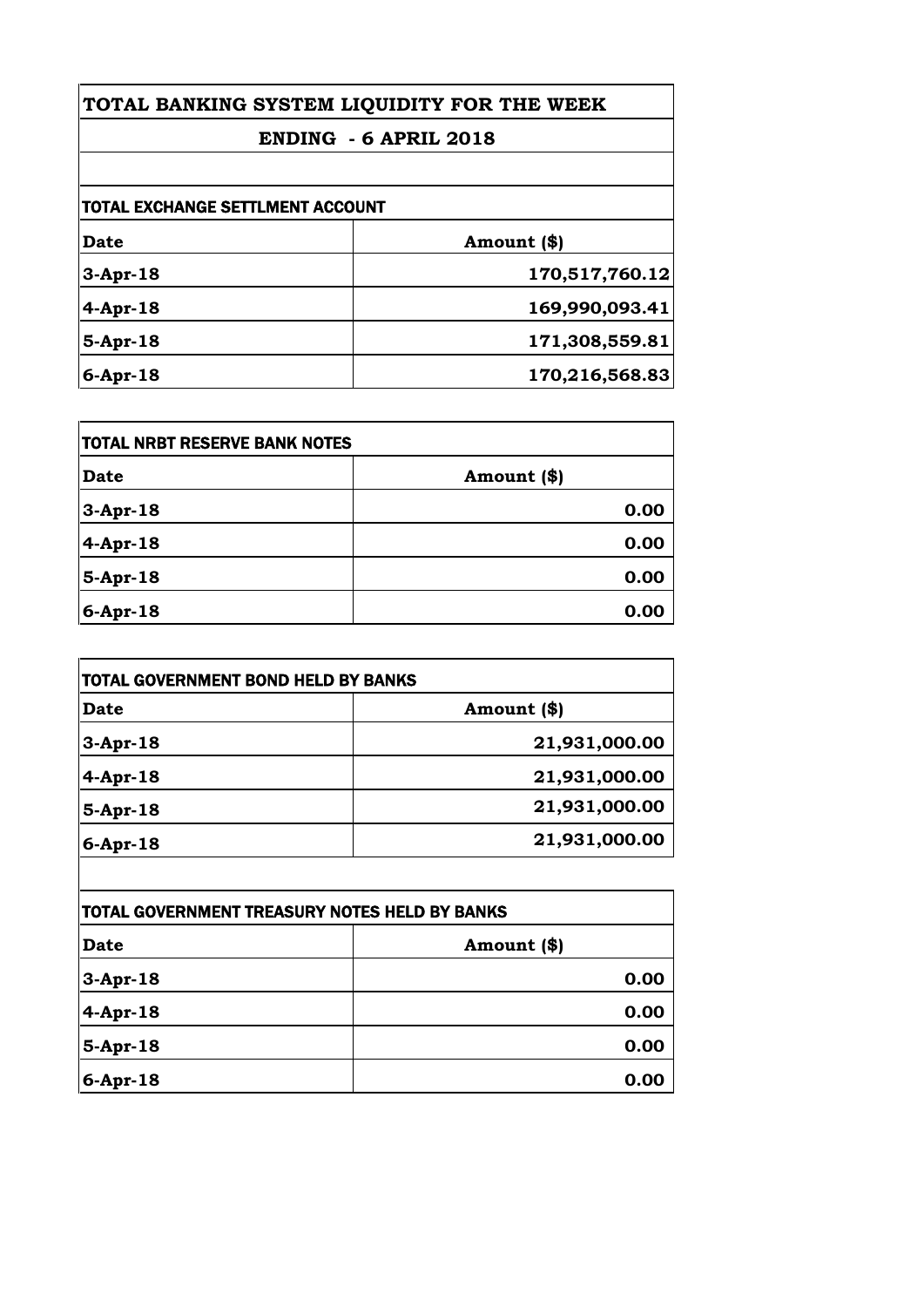| TOTAL BANKING SYSTEM LIQUIDITY FOR THE WEEK<br><b>ENDING - 13 APRIL 2018</b> |                |
|------------------------------------------------------------------------------|----------------|
|                                                                              |                |
| TOTAL EXCHANGE SETTLMENT ACCOUNT                                             |                |
| Date                                                                         | Amount (\$)    |
| 9-Apr-18                                                                     | 170,246,477.71 |
| $10-Apr-18$                                                                  | 169,950,748.27 |
| $11-Apr-18$                                                                  | 171,727,748.27 |

| $12$ -Apr-18 | 170,871,065.58 |
|--------------|----------------|
| $13$ -Apr-18 | 169,924,564.07 |
|              |                |

| <b>TOTAL NRBT RESERVE BANK NOTES</b> |             |
|--------------------------------------|-------------|
| <b>Date</b>                          | Amount (\$) |
| 9-Apr-18                             | 0.00        |
| $10-Apr-18$                          | 0.00        |
| 11-Apr-18                            | 0.00        |
| $12$ -Apr-18                         | 0.00        |
| $13$ -Apr-18                         | 0.00        |

| <b>TOTAL GOVERNMENT BOND HELD BY BANKS</b>    |               |
|-----------------------------------------------|---------------|
| <b>Date</b>                                   | Amount (\$)   |
| $9-Apr-18$                                    | 21,931,000.00 |
| 10-Apr-18                                     | 21,931,000.00 |
| $11-Apr-18$                                   | 21,931,000.00 |
| 12-Apr-18                                     | 21,931,000.00 |
| 13-Apr-18                                     | 21,931,000.00 |
|                                               |               |
| TOTAL GOVERNMENT TREASURY NOTES HELD BY BANKS |               |
| Date                                          | Amount (\$)   |

| <u>TUTAL GUVERNMENT TREASURT NUTES HELD BT BANKS</u> |             |
|------------------------------------------------------|-------------|
| Date                                                 | Amount (\$) |
| 9-Apr-18                                             | 0.00        |
| 10-Apr-18                                            | 0.00        |
| 11-Apr-18                                            | 0.00        |
| $12$ -Apr-18                                         | 0.00        |
| 13-Apr-18                                            | 0.00        |
|                                                      |             |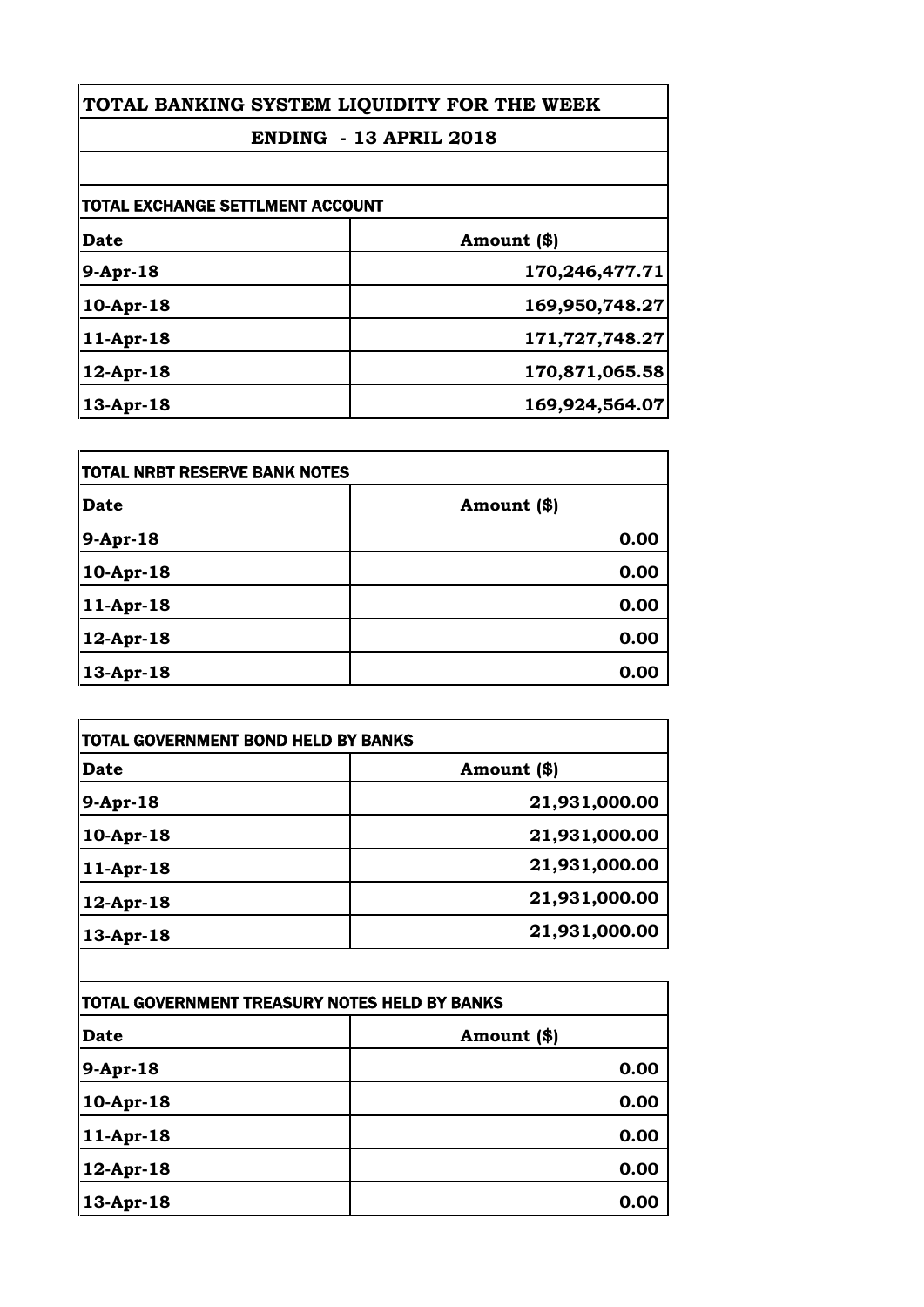| TOTAL BANKING SYSTEM LIQUIDITY FOR THE WEEK |                               |
|---------------------------------------------|-------------------------------|
|                                             | <b>ENDING - 20 APRIL 2018</b> |
|                                             |                               |
| <b>TOTAL EXCHANGE SETTLMENT ACCOUNT</b>     |                               |
| Date                                        | Amount (\$)                   |
| 16-Apr-18                                   | 169,756,507.86                |

| . LV 1111 - LV | 102, 100, 00 <b>1</b> |
|----------------|-----------------------|
| $ 17-Apr-18 $  | 169,907,715.52        |
| 18-Apr-18      | 159,350,115.92        |
| 19-Apr-18      | 161,028,837.52        |
| 20-Apr-18      | 161,375,542.75        |

| <b>TOTAL NRBT RESERVE BANK NOTES</b> |             |
|--------------------------------------|-------------|
| <b>Date</b>                          | Amount (\$) |
| 16-Apr-18                            | 0.00        |
| $17$ -Apr-18                         | 0.00        |
| 18-Apr-18                            | 0.00        |
| 19-Apr-18                            | 0.00        |
| 20-Apr-18                            | 0.00        |

| <b>Date</b> | Amount (\$)   |
|-------------|---------------|
| 16-Apr-18   | 21,931,000.00 |
| 17-Apr-18   | 21,931,000.00 |
| 18-Apr-18   | 21,931,000.00 |
| 19-Apr-18   | 21,931,000.00 |
| 20-Apr-18   | 21,931,000.00 |
|             |               |

| TOTAL GOVERNMENT TREASURY NOTES HELD BY BANKS |             |  |
|-----------------------------------------------|-------------|--|
| <b>Date</b>                                   | Amount (\$) |  |
| 16-Apr-18                                     | 0.00        |  |
| 17-Apr-18                                     | 0.00        |  |
| 18-Apr-18                                     | 0.00        |  |
| 19-Apr-18                                     | 0.00        |  |
| 20-Apr-18                                     | 0.00        |  |